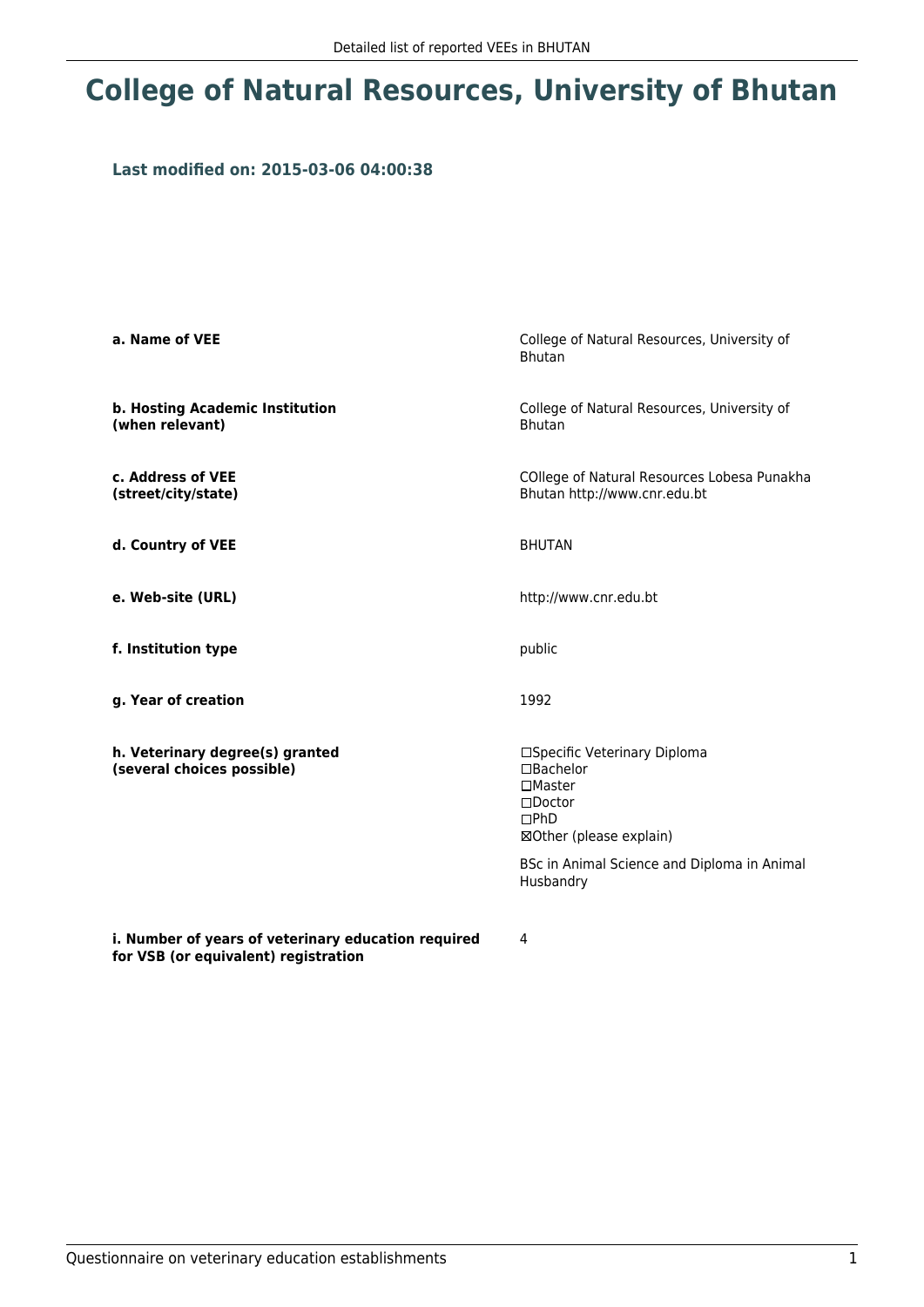## **j. Average number of veterinary students per class within the establishment**

|                                                                                                   | 1st Year                                                         | $0 - 50$                                                                                                                                             |  |
|---------------------------------------------------------------------------------------------------|------------------------------------------------------------------|------------------------------------------------------------------------------------------------------------------------------------------------------|--|
|                                                                                                   | 2d Year                                                          | $0 - 50$                                                                                                                                             |  |
|                                                                                                   | 3d Year                                                          | $0 - 50$                                                                                                                                             |  |
|                                                                                                   | 4th Year                                                         | $0 - 50$                                                                                                                                             |  |
|                                                                                                   | <b>5th Year</b>                                                  |                                                                                                                                                      |  |
|                                                                                                   | 6th Year                                                         |                                                                                                                                                      |  |
|                                                                                                   | 7th Year                                                         |                                                                                                                                                      |  |
| k. Average number of veterinary graduates per year<br>from the establishment                      | $0 - 50$                                                         |                                                                                                                                                      |  |
| I. Minimum education required for admission to the<br>establishment<br>(several choices possible) | Qualification                                                    | ⊠High School University Entrance<br>⊠Pre-Veterinary Science Diploma<br>□Pre-Veterinary Science Degree<br>□Other specific VEE entrance qualifications |  |
| m. Is there a selection procedure at<br>(several choices possible)                                | ⊠National level<br>$\square$ State level<br>□Establishment level |                                                                                                                                                      |  |
| n. National accreditation/certification/approval                                                  | Yes                                                              |                                                                                                                                                      |  |
|                                                                                                   | <b>Accrediting agency:</b>                                       |                                                                                                                                                      |  |
|                                                                                                   | <b>Name of the Agency</b>                                        | <b>Royal Civil Service</b><br>Commission                                                                                                             |  |
|                                                                                                   | <b>Address of the</b><br><b>Agency</b>                           | THIMPHU BHUTAN, Post<br>Box No. 163 Tel: PABX<br>975-2-322491/<br>322954/322956 Fax No.<br>00975-2-323086/325980                                     |  |
|                                                                                                   | <b>Country of the</b><br><b>Agency</b>                           | <b>Bhutan</b>                                                                                                                                        |  |
|                                                                                                   | Date granted (yyyy-<br>mm-dd)                                    | 1973-01-01                                                                                                                                           |  |
|                                                                                                   | <b>Period of validity</b><br>(years)                             | 5                                                                                                                                                    |  |
| o. Regional accreditation/certification/approval                                                  | No                                                               |                                                                                                                                                      |  |